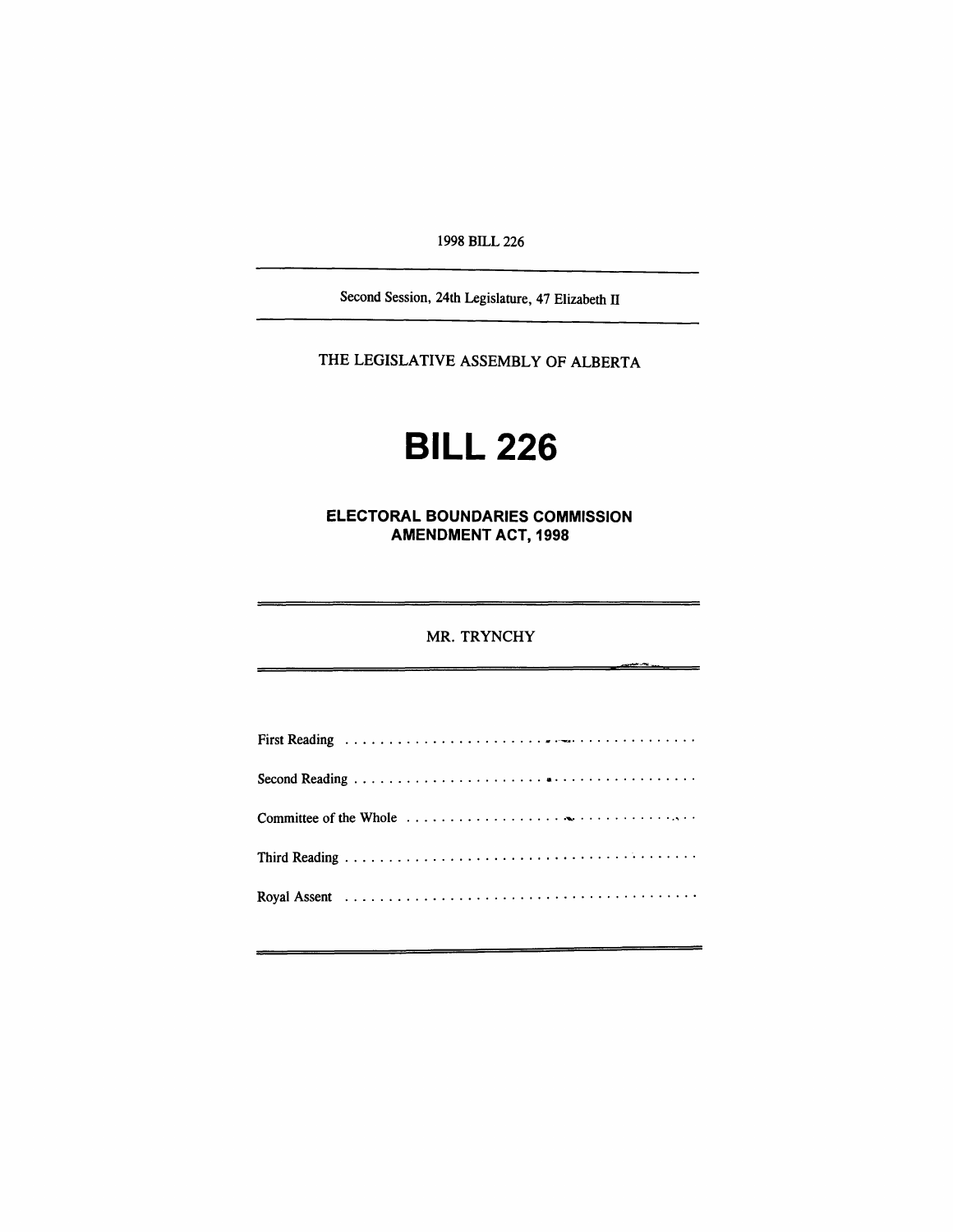*Bill 226 Mr. Trynchy*

# *BILL 226*

#### *1998*

## *ELECTORAL BOUNDARIES COMMISSION AMENDMENT ACT, 1998*

*(Assented to , 1998)*

*HER MAJESTY, by and with the advice and consent of the Legislative Assembly of Alberta, enacts as follows:*

*Amends SA 1990 cE-4.01 1 The Electoral Boundaries Commission Act is amended by this Act*

> *2 Section 5(1) is amended by striking out "July 1,1995" and substituting "July 1, 1999".*

> *3 Section 13 is amended by striking out "83" and substituting "70".*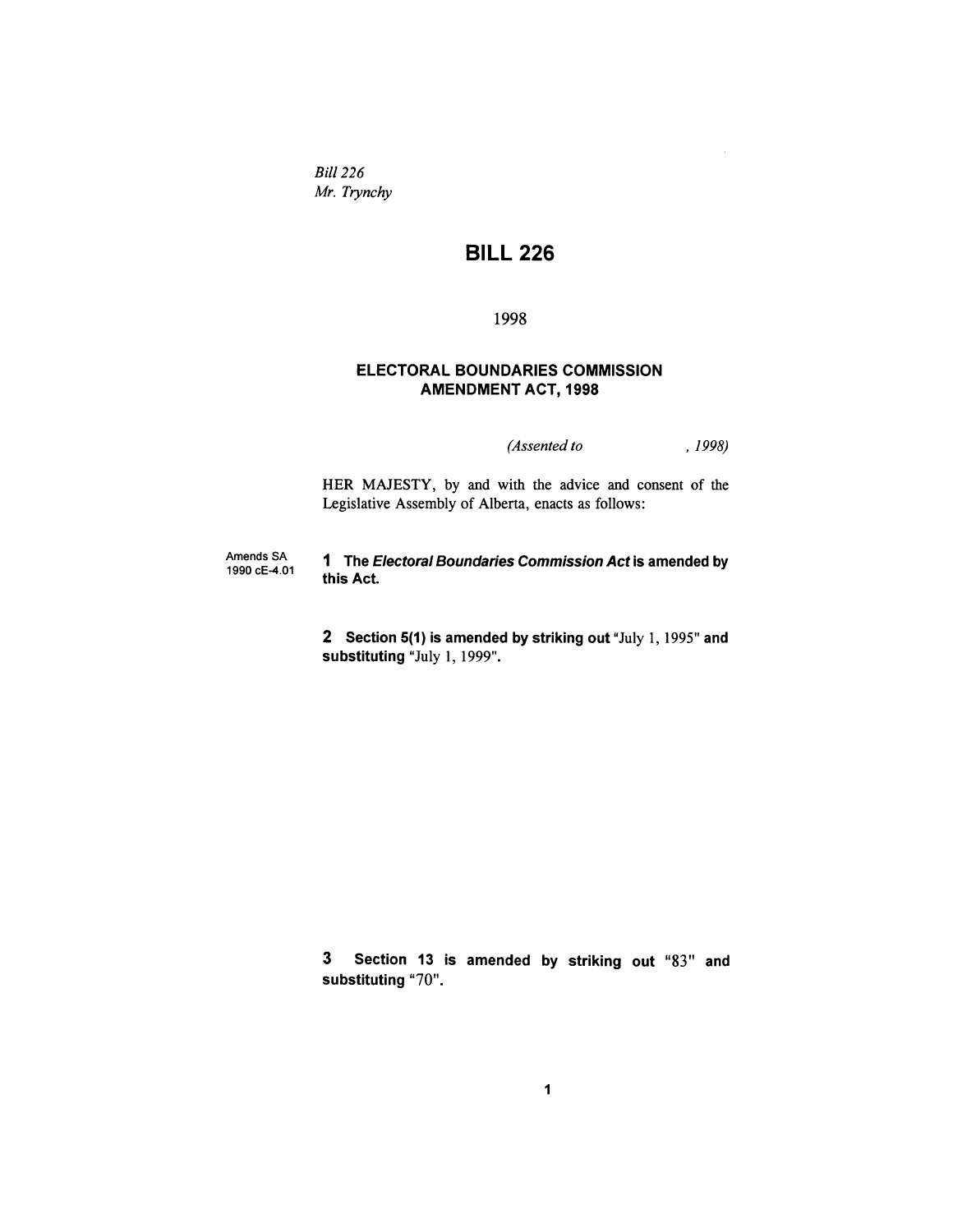# *Explanatory Notes*

*<sup>1</sup> Amends chapter E-4.01 ofthe Statutes ofAlberta, 1990.*

#### *2 Section 5 presently reads:*

*5(1) A Commission is to be appointed on or before July 1, 1995.*

*(2) Subsequent Commissions are to be appointed during the first session ofthe Legislaturefollowing every 2nd general election after the appointment ofthe last Commission.*

*(3) Notwithstanding subsection (2), ifless than 8 years has elapsed since the appointment ofthe last Commission, the Commission is to be appointed*

- *(a) no sooner than 8 years, and*
- *(b) no later than 10 years*

*after the appointment ofthe last Commission.*

*3 Section 13 presently reads:*

*13 The Commission is to divide Alberta into 83 proposed electoral divisions.*

*<sup>1</sup> Explanatory Notes*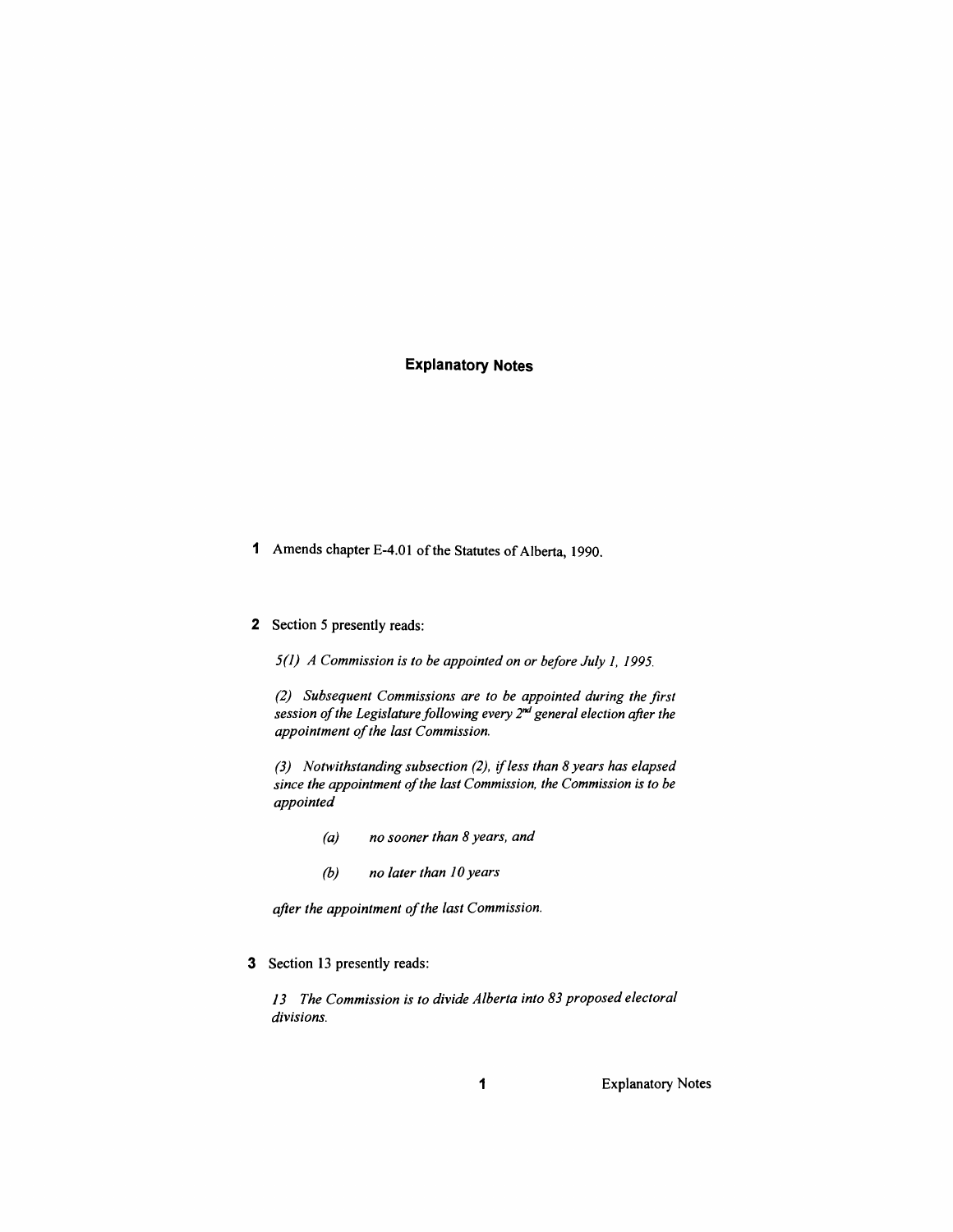*This Act comes into force on Proclamation.*